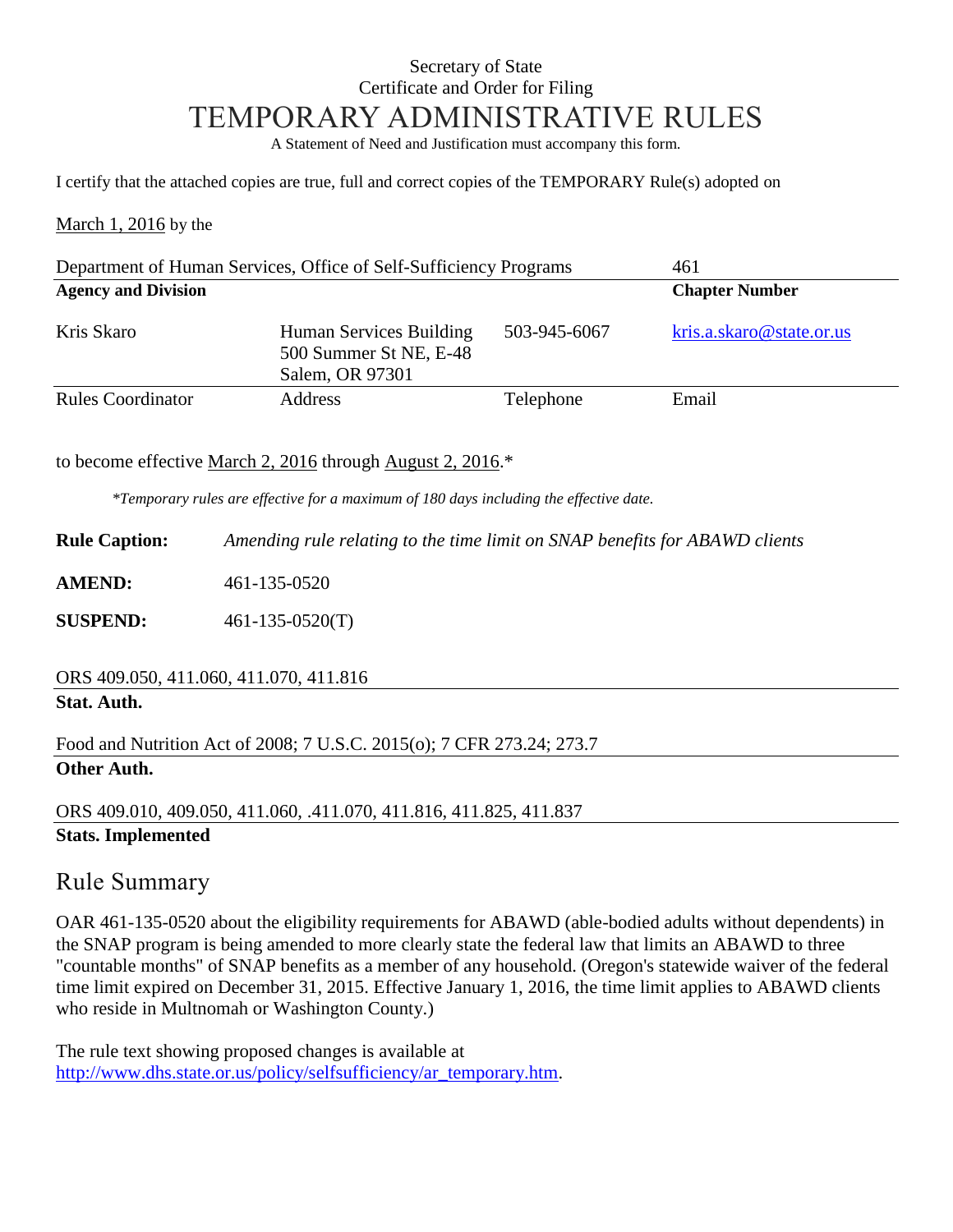## Secretary of State STATEMENT OF NEED AND JUSTIFICATION

A Certificate and Order for Filing Temporary Administrative Rules must accompany this form.

|                            | Department of Human Service, Office of Self-Sufficiency Programs                      | 461                   |  |
|----------------------------|---------------------------------------------------------------------------------------|-----------------------|--|
| <b>Agency and Division</b> |                                                                                       | <b>Chapter Number</b> |  |
| In the Matter of:          | Temporary amendment of OAR 461-135-0520 and the suspension of OAR 461-135-<br>0520(T) |                       |  |
| <b>Rule Caption:</b>       | Amending rule relating to the time limit on SNAP benefits for ABAWD clients           |                       |  |

### Need for the Rules

OAR 461-135-0520 needs to be amended because the current rule could be misread to mean that an ABAWD is only ineligible after receiving benefits *more than* three months. Under this reading, the Department would need to wait 91 days to send a notice of closure of SNAP benefits. This would require the Department to provide benefits beyond what is allowed under federal law. The amendment makes the clarification that ABAWD are limited to three countable months of benefits and further clarifies that the limitation follows an individual ABAWD even when the individual receives benefits as part of a different household.

# Documents Relied Upon

None.

# Justification of Temporary Rules

The Department finds that failure to act promptly by amending OAR 461-135-0520 will result in serious prejudice to the public interest, the Department, and clients subject to the federal time limit on SNAP benefits. The Department needs to proceed by temporary rule because the public, the Department, and these clients will immediately benefit because the rule will clearly reflect the federal time limit that applies to these clients and allow the Department to properly implement the time limit that took effect January 1, 2016 for ABAWD clients who reside in Multnomah or Washington County.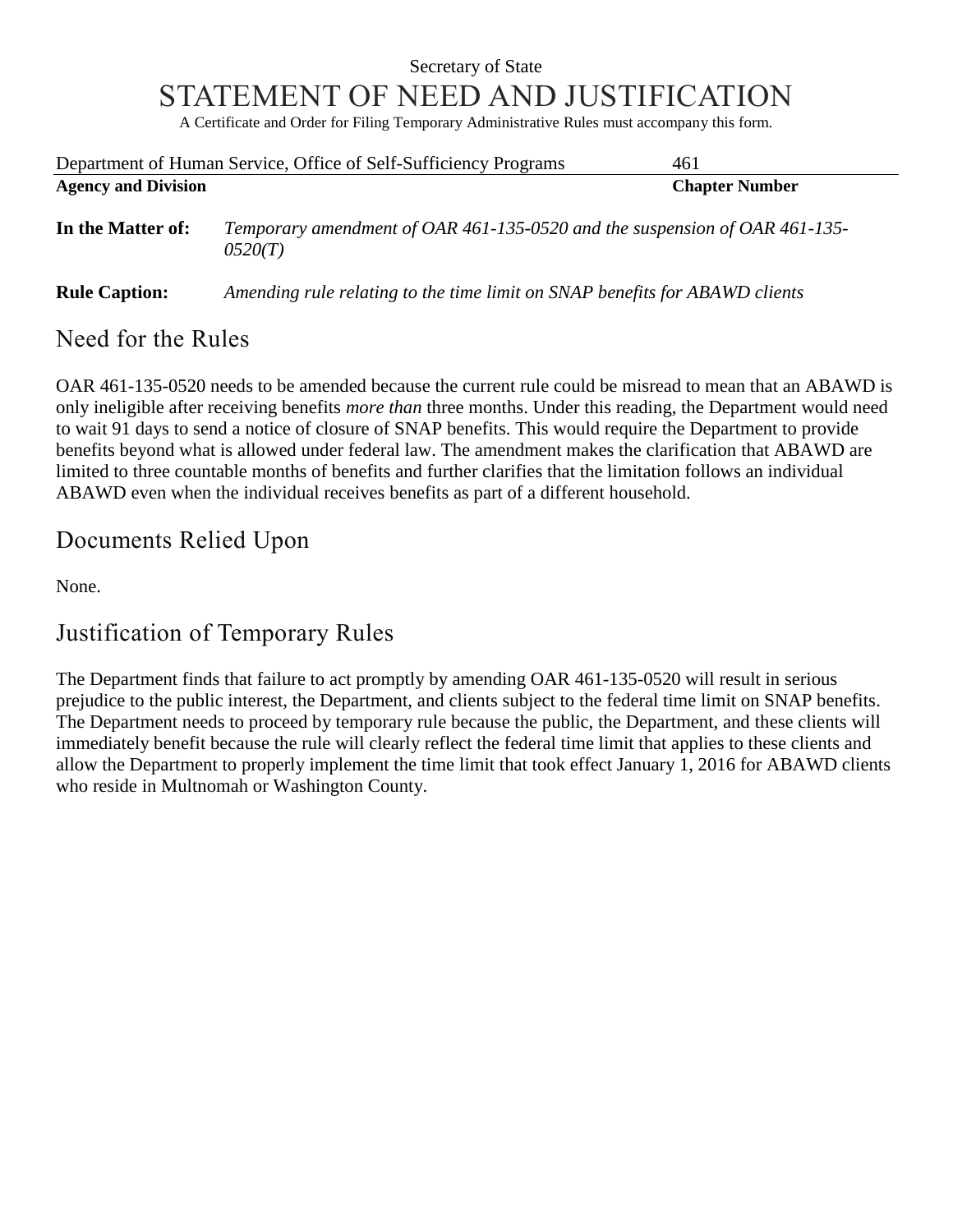#### 461-135-0520 Temp. Eff. 2-5-16-3-2-16 through 8-2-16 Eligibility Requirements for ABAWD; SNAP

This rule establishes *eligibility* (see OAR 461-001-0000) requirements for receipt of SNAP benefits for certain adults.

- (1) An able-bodied adult without dependents (ABAWD) means an individual 18 years of age or over, but under the age of 50, without dependents. For the purpose of this definition, "without dependents" means there is no *child* (see OAR 461-001-0000) under the age of 18 years in the filing group (see OAR 461-110-0310 and 461-110-0370).
- (2) Except as provided otherwise in this rule, an ABAWD who resides in Multnomah or Washington County is ineligible to receive food benefits as a member of any household if the individual received food benefits for more than three *countable months* (see section (3) of this rule) during January 1, 2016 to December 31, 2018.
- (3) "Countable months" means months within the 36-month period of January 1, 2016 to December 31, 2018 in which an individual as a member of any household receives SNAP benefits in Oregon or in any other state, unless at least one of the following applies:
	- (a) The individual resided for any part of the month in a county identified in a waiver approved by United States Department of Agriculture on the limitation on *eligibility* for SNAP benefits contained in section 6(o)(2) of the Food and Nutrition Act of 2008 (7 U.S.C. 2015(o)(2)). Under the waiver, the time limit in section (2) of this rule does not apply to residents of the following counties: Baker, Benton, Clackamas, Clatsop, Columbia, Coos, Crook, Curry, Deschutes, Douglas, Gilliam, Grant, Harney, Hood River, Jackson, Jefferson, Josephine, Klamath, Lake, Lane, Lincoln, Linn, Malheur, Marion, Marrow, Polk, Sherman, Tillamook, Umatilla, Union, Wallowa, Wasco, Wheeler, and Yamhill.
	- (b) Benefits were prorated for the month.
	- (c) The individual was *exempt* (see OAR 461-130-0305) for any part of the month under OAR 461-130-0310(3)(a)(A) to (J).
	- (d) The individual participated in one or more of the activities in paragraphs (A) to (D) of this subsection for 20 hours per week averaged monthly. For purposes of this rule, 20 hours per week averaged monthly means 80 hours per month. (Activities may be combined in one month to meet the 20 hours per week averaged monthly requirement.)
		- (A) Work for pay, in exchange for goods or services, or as a volunteer.
			- (i) Work in exchange for goods and services includes bartering and in-kind work.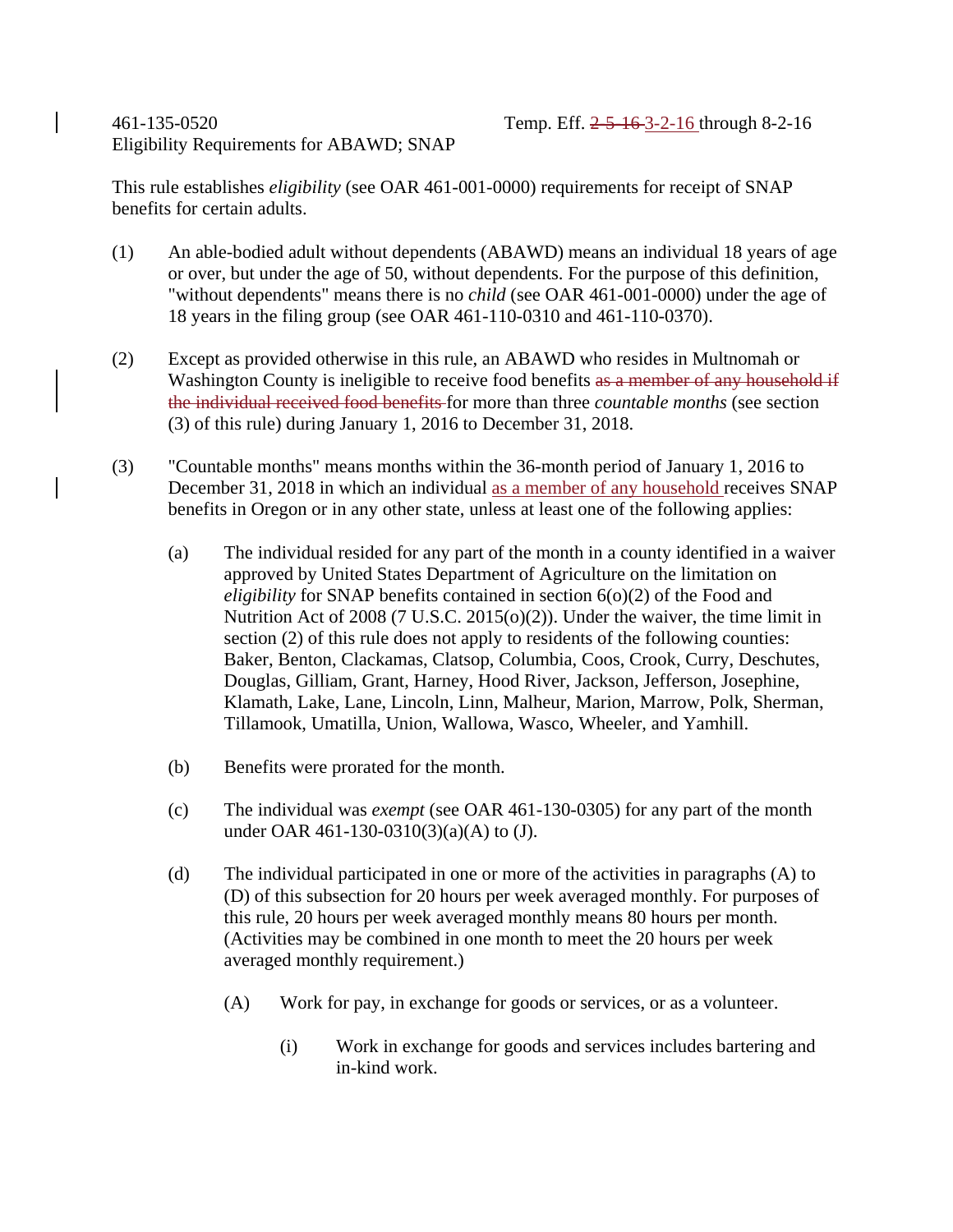- (ii) Voluntary work hours must be verified by the employer.
- (ii) For self-employed individuals, countable income after deducting the costs of producing income must average at least the federal minimum wage times 20 hours per week.
- (B) Participate in a program under the Workforce Investment Act of 1998, Pub. L. No. 105-220, 112 Stat. 936 (1998).
- (C) Participate in a program under section 236 of the Trade Act of 1974, Pub. L. 93-618, 88 Stat. 2023, (1975) (19 U.S.C. 2296).
- (D) Comply with the employment and training requirements described in OAR 461-001-0020, 461-130-0305, and 461-130-0315. Work search activities must be combined with other work-related activities to equal 20 hours per week and may not exceed 9 hours per week.
- (e) The individual complied with the Workfare requirements in OAR 461-190-0500.
- (4) An ABAWD must submit evidence to the Department on the issue of whether a month is countable within 90 days following the last day of the month in question.
- (5) An ABAWD who is ineligible under section (2) of this rule but otherwise eligible may regain *eligibility* if the requirements of subsections (a) or (b) of this section are met.
	- (a) The individual becomes *exempt* under OAR 461-130-0310(3)(a)(A) to (I).
	- (b) The individual, during a consecutive 30-day period during which the individual is ineligible, meets the requirements of subsection (3)(d) of this rule.
		- (A) *Eligibility* established under this subsection for an applicant begins on the date the individual files a new application for food benefits and continues as long as the individual meets the requirements of subsection (3)(d) of this rule and is otherwise eligible. If not eligible on the *filing date* (see OAR 461-115-0040), *eligibility* begins the date all other *eligibility* requirements are met.
		- (B) There is no limit to how many times an individual may regain *eligibility* under this subsection during January 1, 2016 to December 31, 2018. However, an individual may only receive benefits without meeting the requirements of subsection (3)(d) of this rule for a total of 6 *countable months* during January 1, 2016 to December 31, 2018.
	- (c) See OAR 461-180-0010 to add an individual to an open SNAP case after the individual has regained *eligibility* under this section.